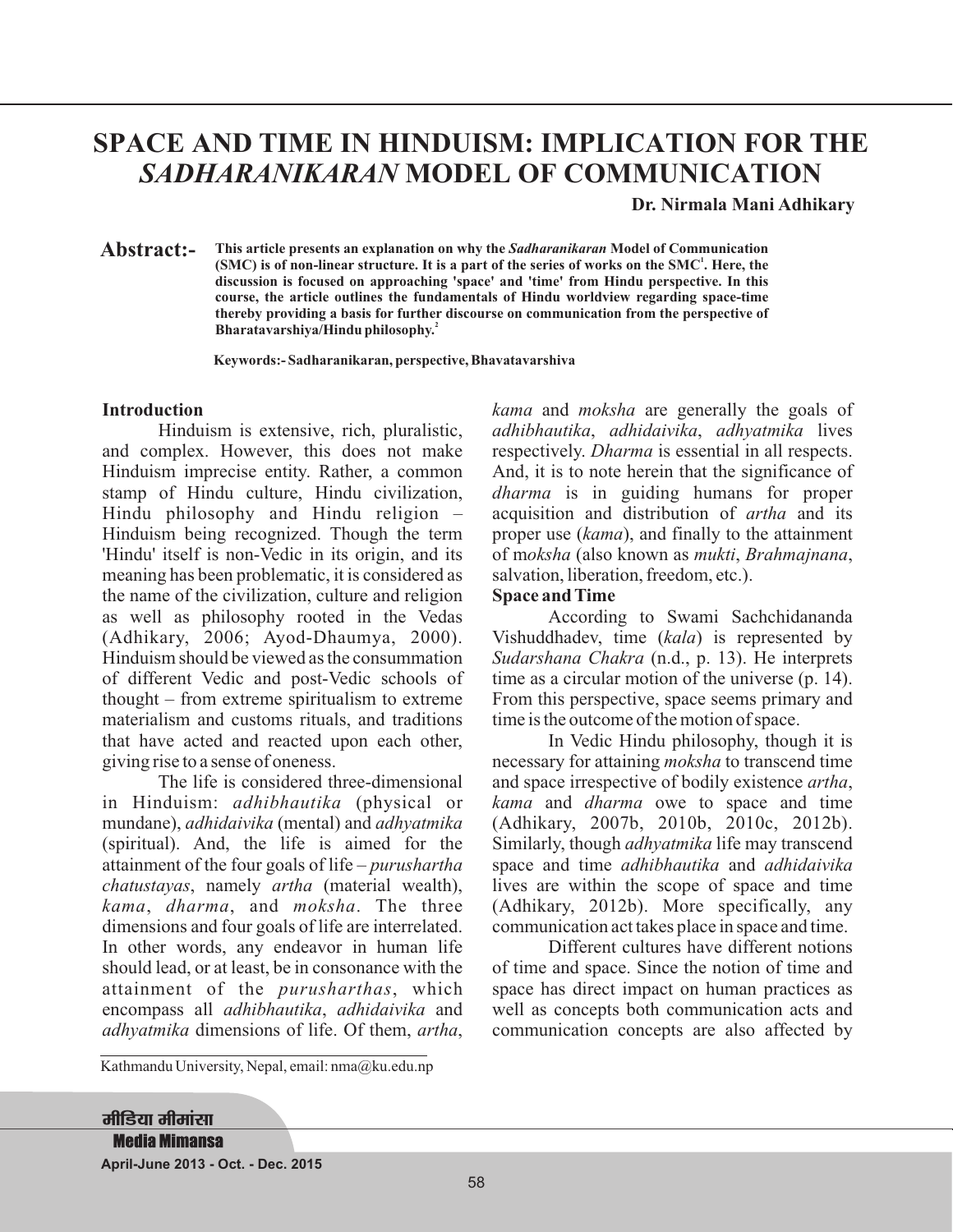time-space perceptions. "The contrast of time and space invokes other dualisms" (Peters, 2003, p. 397).

Let us take the case of time firstly. As Atmarupananda (2007) says, All of our perceptions, thoughts and actions take place in time and so our concept of time obviously has a profound influence over us. … We grow up with a particular concept of time which we have unconsciously imbibed from our culture. It is just there, determining our mental and physical experience without our knowledge and without our conscious consent. Our life proceeds within this culturally defined sense of time, and we are quite unconscious of its nature unless it is brought to our attention. (pp. 25-26)

Joseph, Reddy and Searle-Chatterjee (1990, p. 9) criticize 'inappropriate universalism' of the implicit assumption that considers the time effects as "universal and free of cultural constraints." They emphasize that- time itself is a social construct. Each culture works out a concept of time acceptable to the vast majority of its people as a regulator of their day-to-day activities.Even allowing for noticeable variations by class, age or origins in the perception of time within the same culture, there is a uniformity in the concept which can only explained by the inculcation into all members of the society … (ibid.)

Approaching time as culture specific and socially constructed has deep implications. Such approach demands considering various dimensions of life ranging from day-to-day activities to value system of the society. Joseph, Reddy and Searle-Chatterjee observe- 'There is the way in which activities are arranged in relating to one another which constitutes the timing of these activities. There is the manner in which individuals or groups space and synchronize their activities which relates to the organization of time. There is the innate human capacity to envisage occurrences in the future and plan accordingly, which involves forecasting over time. There is the historical vision of time, which may vary from a pessimistic version of

retrogression from a lost golden age to a middling version of cyclical peaks and troughs of human achievement to an optimistic version of a steady progress to an ultimate utopia. Finally, there is the value imputed to time, which raises questions regarding evaluation, compartmentalization and utilization of time – all of which are culture specific. (ibid.)

Atmarupananda's observation ( *our life* ) has fundamental implication for *fact* communication. Both content and context of communication owe to time considerations. Moreover, time's physical, social and cultural dimensions influence all of the three dimensions– adhibhautika, adhidaivika <mark>and</mark> adhyatmika – of human life. *proceeds within the culturally defined sense of time though we may be quite unconscious of the*

Space is not an exception. Just like time, space also has a profound influence over us. The space, together with time, sets the context of communication – a physical setting as well as a sociocultural site in which communication happens. Thus, construction of any theory and model of communication needs the understanding of the notion of time and space in the particular culture.

Hinduism approaches time and space uniquely. There is always a sense of reverence to time and space in Hindu life. According to Misra (2008, p. 14),- The measurement of Time and Space starts from the infinite and comes to the particular finite, passing through several concentric circles, denoting more and more finite and concrete dimensions of time. For example, the measurement of Time starts from the exact moment of creation and then goes through megaperiods (eons) and comes into the particular year, month, day, hour and to the exact position of planets at the particular moment of time. In a way it is a linkage of the Super-finite and Superinfinite. Similarly when space is described, it begins with the entire cosmos and comes to the exact geographical location, be it a home or the vicinity of a shrine which could be a small corner within a house, some sacred river bank, tree or a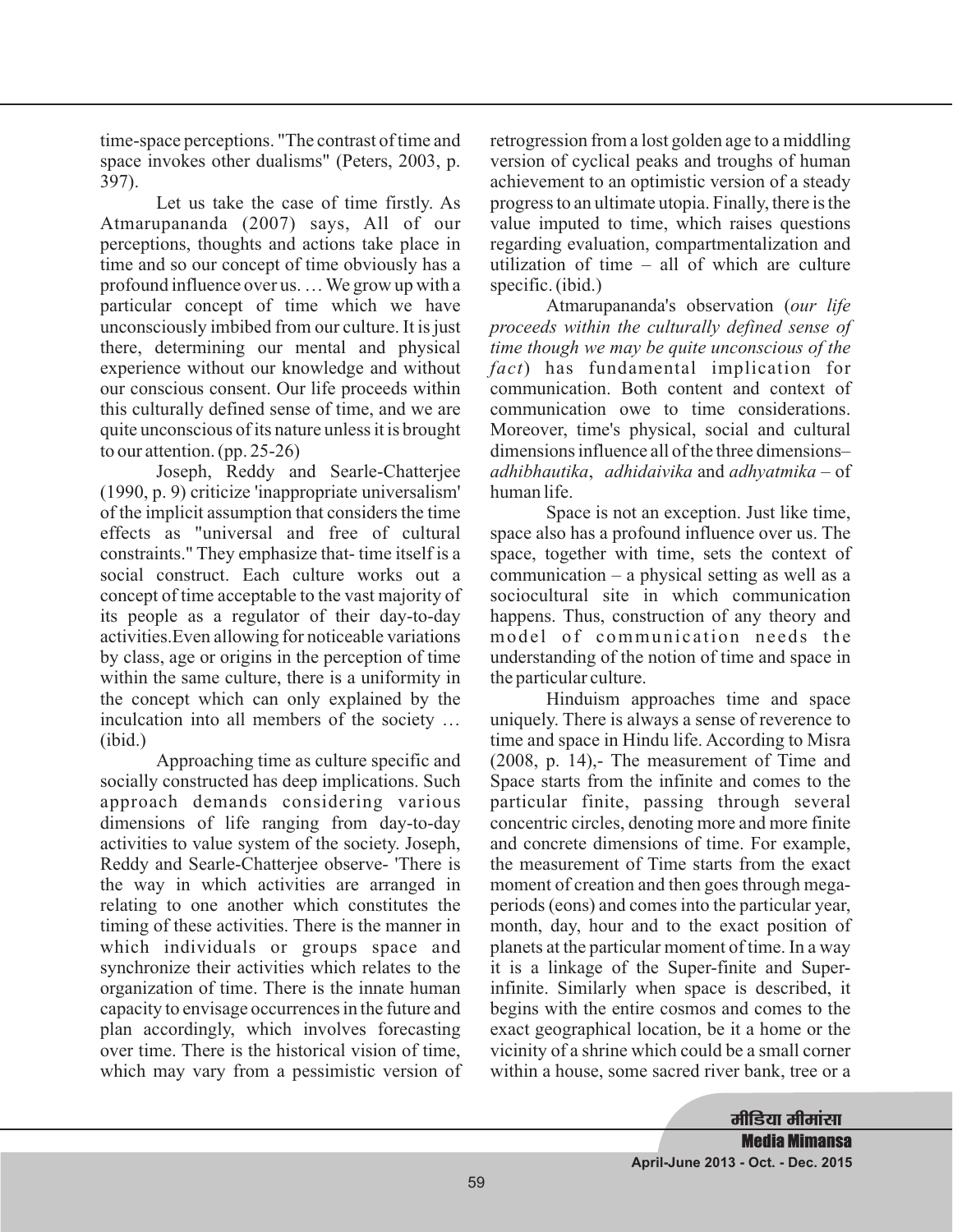hill, a rock, a hermitage, or a temple. The keenness of perception of finiteness is an important characteristic. This keenness evolves into a sense of reverence for time and space, thus providing an appropriate scenario for divine communion.

The appropriateness thus envisioned is not limited for 'divine communion' only. As mentioned in previous works on the SMC (Adhikary, 2003, 2004, 2007a, 2007b, 2008, 2009, 2010a, 2010b, 2010c, 2010d, 2011a, 2011b, 2011c, 2012a, 2012b), sahridayata is characterized by human communion. In other words, the SMC envisions communication between humans as communion of sahridayas. And, the *sahridayas* accomplish the sadharanikaran process within time and space. Thus, 'a sense of reverence for time and space' is vital in case of human communication too.

In Hindu world view, time is a never ending cyclical process<sup>3</sup>. Jayaram (n.d.) rightly observes, - Hinduism perceives time as cyclical. This is based on our own experience of time in terms of days and nights. We see this cyclical pattern in days, weeks, months, years, seasons and yugas or epochs. So from this perspective, time is a never ending cyclical process, which is both repetitive and exhaustive.

Though some *Puranic* and mythical texts tell the story of creation at certain juncture of time the orthodox Vedic worldview does not consider such stories valid. In Vedic Hindu belief, it is understood as a process having no particular beginning. According to Chatterjee and Datta  $(2007)$ , It is not possible to ascertain the first beginning of creation. It would be arbitrary to think that creation began *at first at some* particular time and not earlier. As there are no data for fixing the *first* beginning of the universe, Indian thinkers, in general, look upon the universe as beginningless (anadi). They try to explain the beginning of the present creation by reference to previous states of dissolution and creation and think it idle and meaningless to enquire about the *first* creation. Any term of a beginningless series can only be said to be earlier

or later in *relation* to others; there is nothing like an *absolute first* in such a series. (p. 23)

The particulars – years, months, days and so on – are just an attempt to approach the infinite in a finite manner because the worldly human life is finite. Such attempts help humans to perceive the beginningless (*anadi*) and never-ending (*ananta*) time in relation to the space they are living in. However, such perception does not hinder a Hindu to consider the eternal reality:- The cycle of the year or the cycle of years' in the Indian world-view is not merely the spinning of inert spheres round a lifeless ball of fire, it is the cycle of life. Life precedes, outlives and pierces every single entity. It runs like a thread, it runs like a stream without a beginning and without any end. (Misra, 2008, p. 25)

Atmarupananda (2007) observes Judeo-Christian, Darwinian and Marxist view of time as linear. Acknowledging that Greco-Roman time was generally considered to have been cyclic, he argues, "but that has had little or no influence over the present sense of time in Western civilization" (p. 26). In contrast, the Hindu view of time is cyclical. In his own words,- We often hear about Western, linear time as opposed to Eastern, cyclical time. Linear time has an absolute beginning, a progressive development, and an absolute end. Cyclical time sees universe after universe arising, developing, decaying, and being destroyed, without beginning and without end. The difference is real and significant. (pp. 25-26)

Considering time as cyclical implies that there exists no starting and ending points. As Atmarupananda (2007) clarifies - In cyclical time there is no absolute beginning or absolute end. … Every creation is followed by destruction which is followed by creation. Summer is followed by winter which is followed by summer. The sun rises and sets only to rise and set again and again. (p. 27)

He sees profound effects on human's inner and outer lives due to these differing views of time. "They are not just philosophical ideas to play with," he says (p. 27). Rather, "Differing views of time cause us to experience time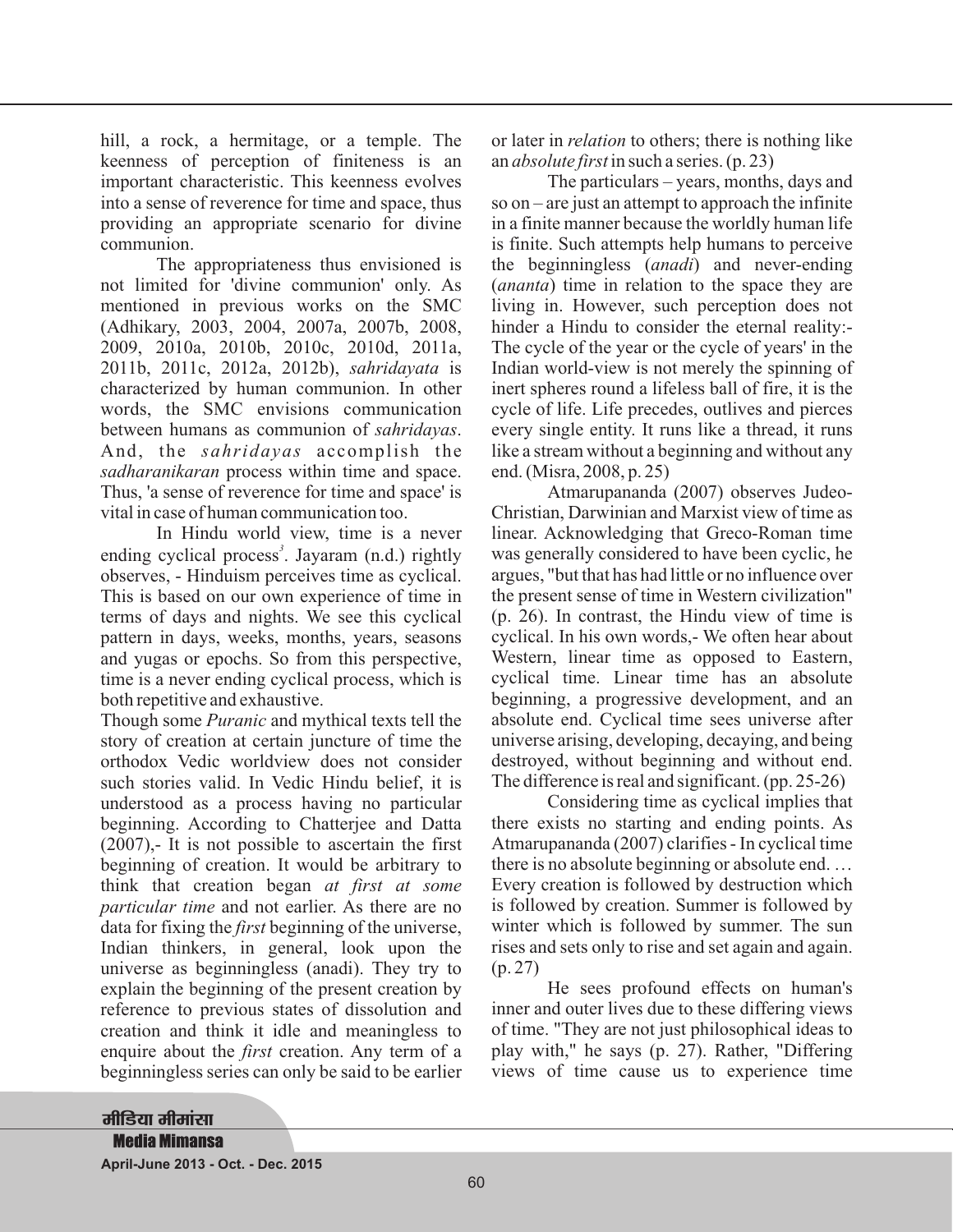differently, and thereby to experience events – all of which take place in time – differently" (p. 31). According to Chatterjee and Datta (2007, p. 24), "The general influence of this outlook on metaphysics has been to regard the present world as the outcome of a past one and explain the former partly by reference to the latter." In this background it is evident that different notions of time have implications for communication too. Thus, communication from Hindu perspective cannot be a linear process.



Now, let us take the case of space. Atmarupananda (2007) discusses two concepts of space – physical and mental, and acknowledges that Hindu view of space develops a sense of internal space. This leads to "a sense of having an inner center of gravity" (p. 34). It is not the same in case of the West. Such 'inner center of gravity' is not envisioned there; rather, there seems the identical view of time and space in the West:- 'In the West people are looking to the future in time, and looking outside of themselves in space for fulfilment. Since the Renaissance, and particularly since the European Enlightenment, Western people have looked outside in space for adventure and conquest as well. Nowadays in the post-colonial world, we look outside for business opportunities, ever seeking to expand into new markets. (p. 31)

The conceptualization of space is shaped by culture and this conceptualization deeply influences social and individual practices. For instance, the prevalence of particular geometric

forms (that is, representations/manifestations of space) in any society signifies the purposive manipulation of space. According to Hofmann (1999),- 'People build their houses, temples and monuments according to their belief systems, and contrary to what one might first assume, the outcome depends very little to the assumed actual need. Religions with a major concentration on death construct temples that look more like grave tombs. Christian temples constitute examples of this outlook. Religions that are more life-oriented build open temples with a strong connection to nature or they do not use a stone building at all because for them all of nature is holy instead a limited aggregation of stones.

The manipulation of space in 'physical construction' in secular arena also shows same kind of cultural and social contextuality. Again, according to Hofman (1999),- In those societies oriented in a materialistic and patriarchal direction, where greed for material goods are positively promoted and where the control of objects by male persons is a dominant aspect of social life, there is a high probability that a preference for buildings with 90 degree angles and straight walls will be manifest. … If politicians force hierarchical order onto a culture, round shapes are dismissed, because the circumference has equal distance to the center for each point, and equal rights for all is just what the controlling influences do not want. Square and rectangular shapes are preferred, smooth surfaces without décor, because these forms communicate the social value of independence and they are easier to control.

In such societies, Hofmann argues, circular shapes are not desirable because a circle "carries the message of cooperation and equal rights for everyone." He further says that in such society where there is an orientation towards spiritual development and cooperation more round shapes will occur along with more variation of a theme, less uniformity, and considerable inter-correlation between different parts of the construction. Every point on the circumference has the same distance to the center.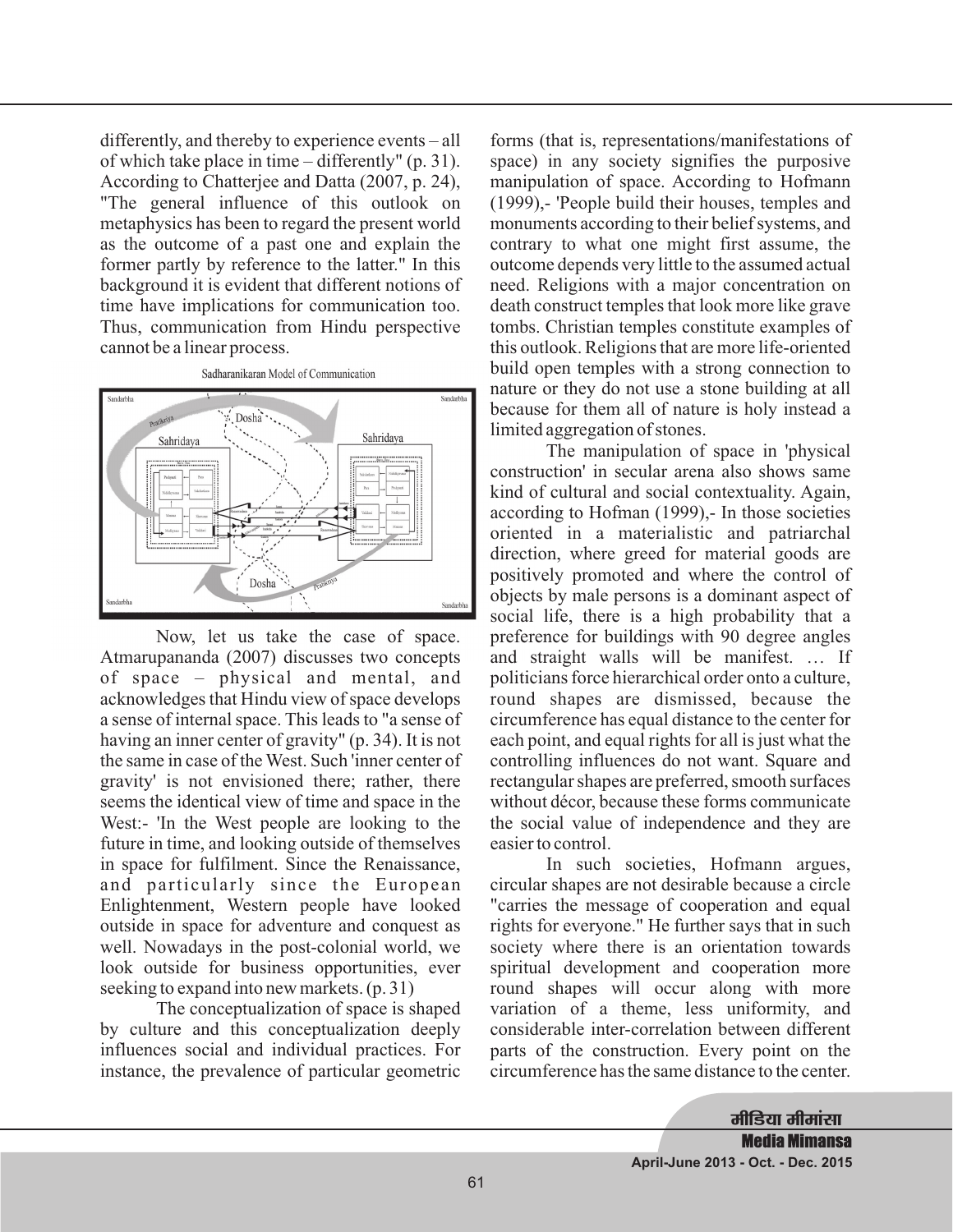For this reason the circle (sphere) is seen as a symbol for cooperation.

Hofmann's observations are remarkable: "Societies based on coercion and violence avoid round shapes. They prefer rectangles, long halls or long tables to create distance and a head seat for one person only." And, "Societies based on cooperation and peace on the other hand, have a preference for round forms like ovals, circles, spirals or egg shape." In this light, it is pertinent to argue that space (more pertinently, differing views of space) has profound effects on human's inner and outer lives, and communication is not an exception. *4*

Atmarupananda (2007) discusses how the notion of time and space has profound consequences for the Western worldview.- 'Tied in with time and space is the concept of self. The Christian saints may be pictured with their eyes open, either looking towards the heavens or looking in love on fellow beings<sup>5</sup>. That is wonderful. But implied … that looking inside is selfish. This is a presupposition which is seriously challenged by Eastern thought. In spite of the Western glorification of the individual, which came largely through the Classical influence as it developed in the Renaissance and more particularly during the European Enlightenment, the West looks with suspicion upon introspection. (p. 31)

The Hindu sense of space is not outwardoriented. Rather, it is experienced within: "the Hindu yogi looks within, not to hide from life nor out of narcissism, but in order to find the ground of existence; and that, the yogi believes, unites him with all existence" (p. 32).

Atmarupananda's remark ( *Hinduism has having an inner center of gravity*) has fundamental implication for communication in Hindu milieu. The 'inner center of gravity' certainly demands spiritual exploration within – an effort to know *atman*. Thus, here is more emphasis on internal communication<sup>6</sup>. *a sense of internal space that lead to a sense of*

The concept of space in Hinduism

prevents us from considering a particular point of space as starting point of any phenomenon and another point of space as its ending point. Thus, as in case of 'time', the Hindu notion of 'space' also rejects models of communication-as-linearprocess, which starts here by the sender and ends there with the receiver. And, in this light, communication is not aimed for manipulation of time and space in order to transmit "signals or messages over distance for the purpose of control" (Carey, 2009). Rather, the space–time continuum is perceived with 'a sense of reverence' for its appropriateness in the attainment of human communion by means of communication<sup>7</sup>.

## **Conclusion References References -**

'Communication studies'/'Communication theory' needs to develop a broad and deep appraisal of indigenous intellectual history, philosophy, arts, literature, and religion, including other branches of knowledge, to the study of communication. While exploring Hindu concepts on communication in 2003 (Adhikary, 2003), I sought to construct and develop a true 'Vedic Hindu' communication model. The concepts (including sadharanikaran and sahridayata) I have constructed for the SMC are formal concepts that are firmly established on Sanskrit poetics as well as Hindu religiousphilosophical knowledge systems.

Likewise, the Hindu approach to time and space, too, is of fundamental importance for consideration. In fact, this is one of the reasons why the Sadharanikaran Model of Communication is constructed as a non-linear model. I assert that any future communication model from Hindu perspective must consider the nature of time and space according to Hinduism. A verse from Sanchar Mimamsa clarifies the same -'Vedic (Hindu) thought should be taken in order to understand why the structure of it (the sadharanikaran model of communication) is not linear. How can communication, which happens in time and space, be linear when both time and space are considered cyclical in Hinduism? (Adhikary, 2011b, page 9)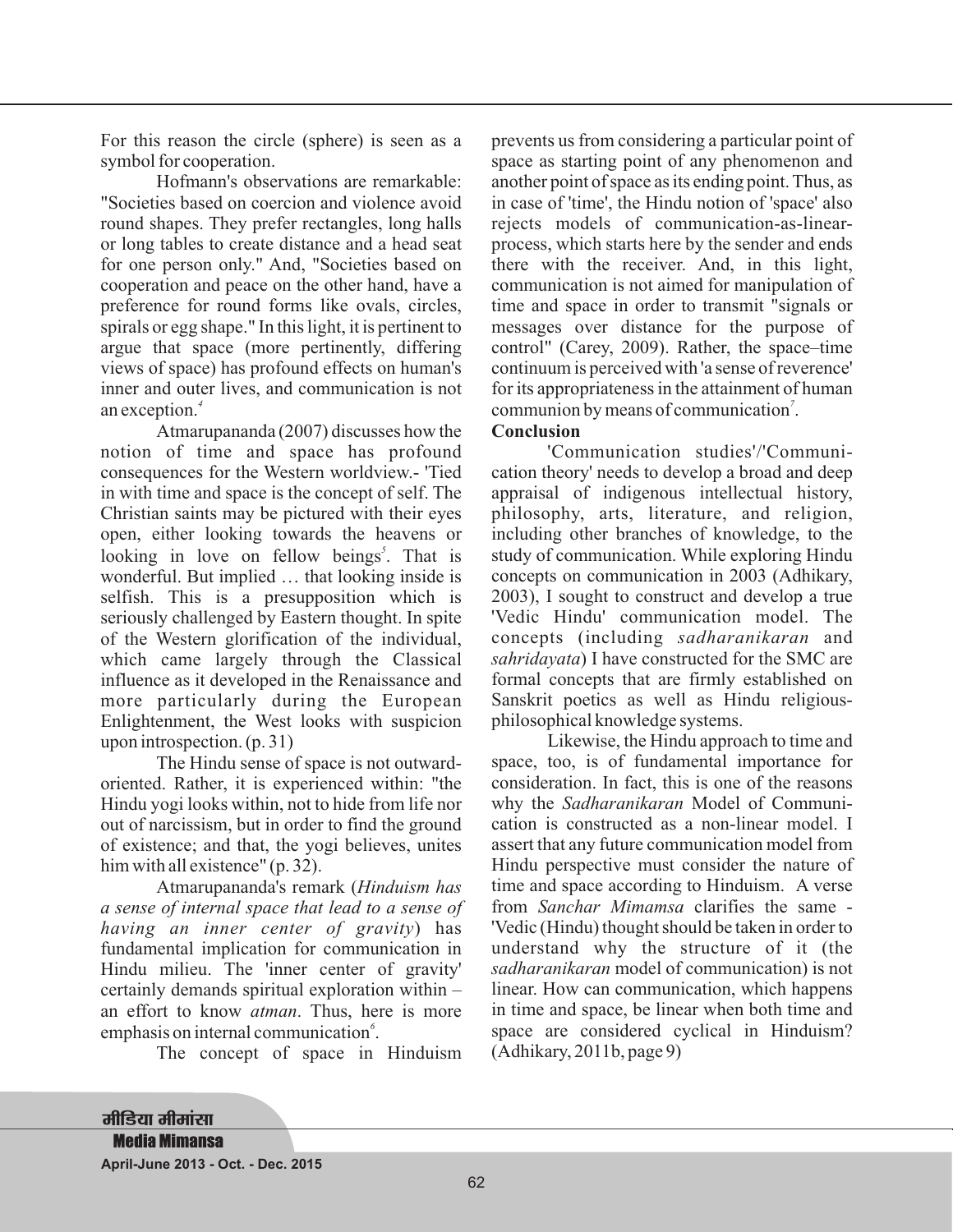#### **Note -**

- 1. For further discussion on the *Sadharanikaran* Model of Communication, see: Adhikary, 2003, 2004, 2007a, 2007b, 2008, 2009, 2010a, 2010b, 2010c, 2010d, 2011a, 2011b, 2011c, 2012a, 2012b.
- 2.Also see:Adhikary and Shukla, 2013.
- 3. It is worth mentioning here that "time is viewed as non-linear in Chinese culture" (Yin and Miike, 2008, p. 36). Consequently, it is considered that "History develops in a circular fashion" (ibid.).
- 4. Though Edward T. Hall (1959, 1966) has shed light on the significance of space/distance for communication it is yet to conduct comparative studies on the notion of space in various cultures and their implication for communication.
- 5. Contrastingly, Eastern saints are pictured with their eyes closed, engrossed in introspection. Two different ways of portrayal are due to difference in worldviews. To comprehend the difference, understanding of epistemological and ontological as well as ethical and axiological standpoint is needed.
- 6. "Eyes do see beautiful vision and the same has been seen somewhere before, is deeply connected to one from within. The ears hear melodious sounds, beautiful caroling and chirping of birds, hearing which again the psyche and the consciousness are transported, or to put it more accurately, are returned to their rightful state. This natural state is a pure, self-surrounding feeling, a feeling of sharing, of togetherness. You read a line of poetry, see a picture, listen to a music, watch a dance, observe a drama, look at the architecture of a temple, the metaphysical experience always takes place through the psychic experience originating in the physical experience." (Misra, 2008, pp. 35-36)
- 7. The communion is envisioned as *sahridayata* in the SMC. It is also to note that success of *sadharanikaran* process and attainment of *sahridayata* is not limited to human communion; rather, human (the *jivatman*) may attain *moksha* – oneness with the Brahman. For further discussion, see my earlier works on the SMC (includingAdhikary, 2007b, 2010b, 2010c, 2011b).

### **References -**

- Adhikary, N. M. (2003). *Hindu awadharanama sanchar prakriya [Communication in Hindu concept]. A dissertation presented to* Purvanchal University, Nepal in the partial fulfilment of the requirements for the Degree of Master of Arts in Mass Communication and Journalism.
- Adhikary, N. M. (2004). Hindu-sanchar siddhanta: Ek adhyayan. Baha Journal, 1, 25-43.
- Adhikary, N. M. (2006). Mimamsa-darshan nirdeshan. Kathmandu: Prashanti Publication.
- Adhikary, N. M. (2007a). Sancharko Hindu awadharanatmak adhyayan. Sanchar shodha ra media paryavekshan (pp. 93-138). Kathmandu: Prashanti Pustak Bhandar.
- Adhikary, N. M. (2007b). Sancharyoga: Verbal communication as a means for attaining moksha. A dissertation presented to the Faculty of the Graduate School of Pokhara University, Nepal in the partial fulfilment of the requirements for the Degree of Master of Philosophy.
- Adhikary, N. M. (2008). The *sadharanikaran* model and Aristotle's model of communication: A comparative study. Bodhi: An (1), 268-289. *Interdisciplinary Journal, 2*
- Adhikary, N. M. (2009). An introduction to sadharanikaran model of communication. *Bodhi: An Interdisciplinary Journal*, 3(1), 69-91.
- Adhikary, N. M. (2010a). *Explorations within: Theorizing communication and positing media ethics paradigm from Hindu perspective*. Paper presented at the Media Research Conference, March 25-26, Kathmandu, Nepal.
- Adhikary, N. M. (2010b). Communication and moksha-in-life. Ritambhara: Journal of Nepal Sanskrit University Research Center, 14, 183-195.
- Adhikary, N. M. (2010c). Sancharyoga: Approaching communication as a vidya in Hindu orthodoxy. China Media Research, 6(3), 76-84.
- Adhikary, N. M. (2010d). Sahridayata in communication. Bodhi: An Interdisciplinary Journal, 4(1), 150-160.
- Adhikary, N. M. (2011a). Theorizing communication: A model from Hinduism. In Y. B. Dura (Ed.), *MBM anthology of communication* (pp. 1-22). Kathmandu: Madan Bhandari Memorial College. *studies*
- Adhikary, N. M. (2011b). Sanchar mimamsa. Kathmandu: Media Educators' Association of Nepal.
- Adhikary, N. M. (2011c). Athato sanchar-jijnasa: The sadharanikaran model of communication. A paper presented at the International Conference on "Diversity and Plurality in Media: Reflections of Society," December 27-28, Bhopal, Madhya Pradesh, India.
- Adhikary, N. M. (2012a). Indigenous theorization of communication. *Rural Aurora*, 1, 172-181.
- Adhikary, N. M. (2012b). Hindu teaching on conflict and peacemaking. In L. Marsden (Ed.), *Ashgate research companion on religion and* conflict resolution (pp. 85-104). Farnham, Surrey (UK): Ashgate Publishing.
- Adhikary, N. M., and Shukla, A. K. (2013). Discoursing communication from the perspective of mainstream Hindu philosophy. *Dev* Sanskriti Interdisciplinary International Journal, 2, 51-56.
- Atmarupananda, S. (2007). Cultural presuppositions as determinants in experience: A comparison of some basic Indian and Western concepts. In The Ramakrishna Mission Institute of Culture, Concepts of knowledge: East and West (pp. 20-42). Kolkata.
- Ayod-Dhaumya. (2000). Asthako shanty-yuddha. Biratnagar: Nepali Bhasha-Samskriti Parishad.
- Carey, J. W. (2009). Communication as culture: Essays on media, culture and society (Revised edition). New York: Routledge.
- Chatterjee, S., and Datta, D. (2007). An introduction to Indian philosophy. New Delhi: Rupa & Co.
- Hall, E.T. (1959). The silent language. New York: Doubleday.
- Hall, E. T. (1966). The hidden dimension. New York: Doubleday.